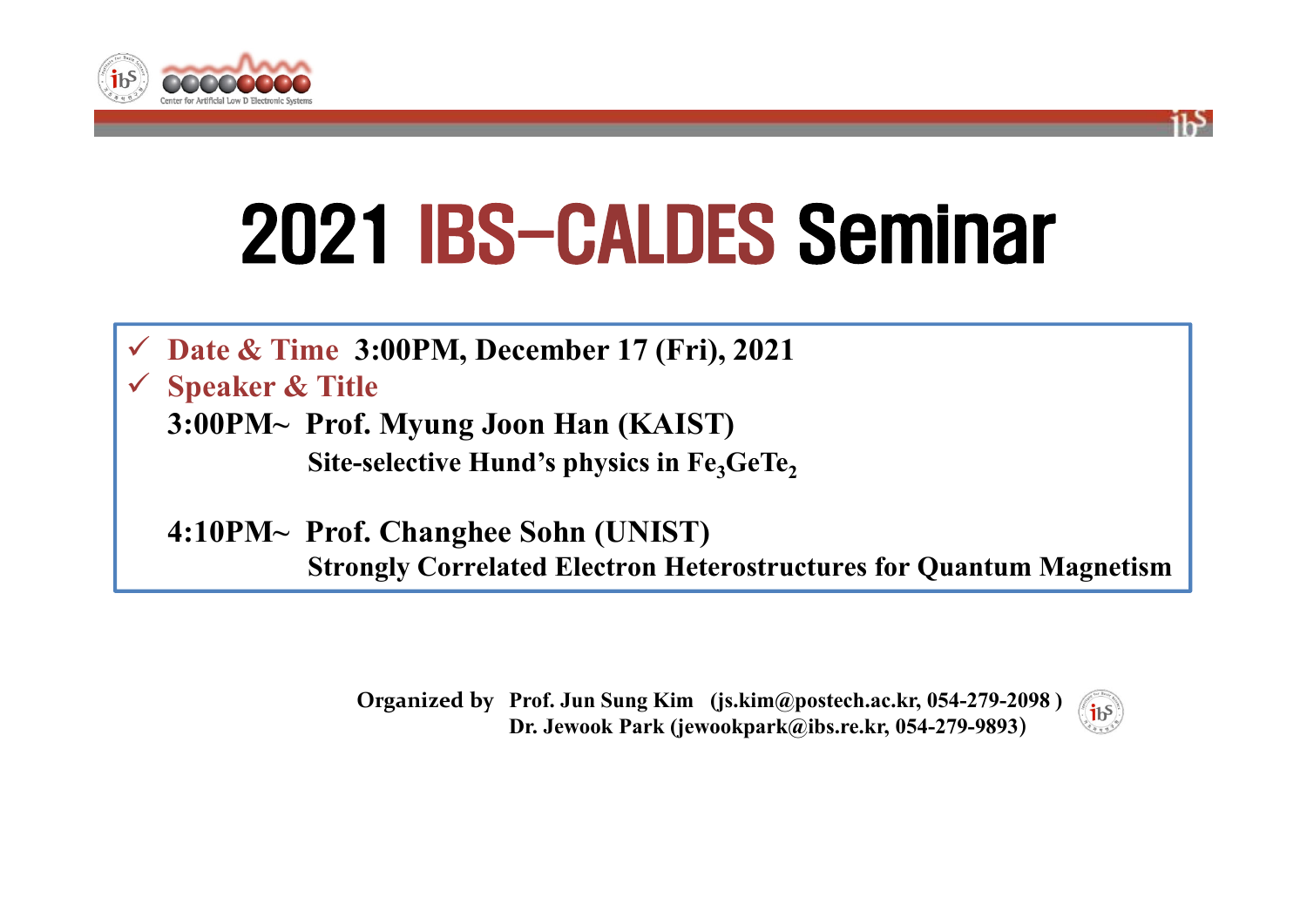

### **3:00PM~**

## Site-selective Hund's physics in Fe<sub>3</sub>GeTe<sub>2</sub>

#### Myung Joon Han Department of Physics, KAIST

Recently, magnetic property of van der Waals materials has been attracting <sup>a</sup> lot of attention. In this talk, I will repor<sup>t</sup> our recent progress in understanding <sup>a</sup> metallic ferromagnet Fe3GeTe2. In particular, I will try to argue that this representative metallic ferromagnet can be best understood as <sup>a</sup> 'site-differentiated' Hund's metal. After briefly summarizing the material properties of Fe3GeTe2 and the intriguing characteristics of Hund's metals, I will presen<sup>t</sup> our DFT+DMFT calculation results showing that all salient features of Hund's metal physics are well identified in Fe3GeTe2. Furthermore, two different Fe sites in this material are clearly distinctive from the Hund's physics point of view. This newly suggested 'siteselective' Hund's picture provides the useful insight and information to understand the experiments including the ones that are seemingly controversial to each other.